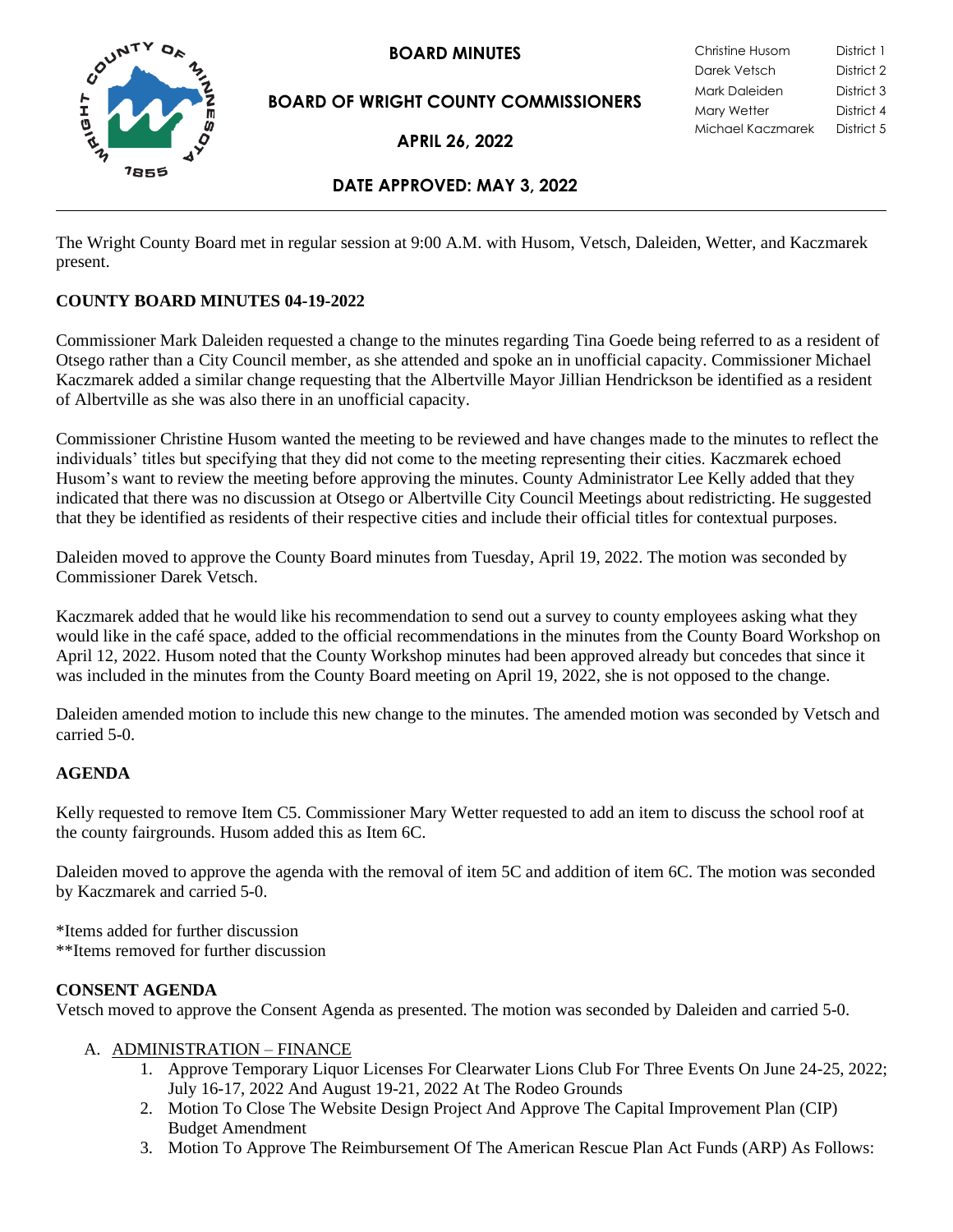Approval Of Use Of ARP Funds From 01-099-493-8433,8434,8413, 8414 \$7,004.19 - 2.2 Household Assistance \$76,479.00 - 5.11 Drinking Water: Transmission And Distribution- City Of Howard Lake \$2,370.56 - 1.8 Community Health Survey \$506.00 - 5.21 Broadband

4. Acknowledge Warrants Issued Between April 13, 2022 And April 19, 2022 (See Below, Item IX. Warrants Issued)

## B. INFORMATION TECHNOLOGY

1. Refer To 05/11/2022 Technology Committee: Determination Of Bring Your Own Device (BYOD) For Mobile Phones

# **ITEMS REMOVED FOR FURTHER DISCUSSION**

- A. RECORDER
	- 1. \*\*Authorize The Recording Of "Franklin Ridge" (Franklin Township)
	- 2. \*\*Authorize The Recording Of "Englund Shores" (Rockford Township)

## **TIMED AGENDA ITEMS**

## **VIRGIL HAWKINS, HIGHWAY DEPARTMENT**

Approval Of Quit Claim Deed For The Transfer Of An Easement To The City Of Delano. The County Highway Department Acquired Easements For The Reconstruction Of CSAH 30 In Delano. Part Of The Easement Acquisition Was A Future Street Expansion For The City Of Delano.

Daleiden moved to approve the quit claim deed for the transfer of easement to the City of Delano. The motion was seconded by Vetsch and carried 5-0.

## **PAT OMALLEY**

Approval And Signatures On A Resolution Pronouncing May 1-7, 2022 National Correctional Officers And Employees Week In Wright County

O'Malley read the proclamation campaigning for National Correctional Officers and Employees Day to be recognized in Wright County.

*Though the job of correctional officers and employees is often very challenging and, at times, stressful, the thousands who work the corrections profession every day perform their duties well and with great pride. They are brave, courageous and tenacious individuals who put their lives and health at risk every day to keep the public safe and provide a multitude of services to the nation's offenders. They have a tremendous responsibility and are owed our gratitude. The past two years have been a testament to the dedication to serve and bravery of our Wright County Corrections Officers. Through all of the unknown and all of the risk both legally and physically they have continued to be there every day working inside of our jail with our offenders. Our Wright County Correctional Officers are most deserving of our respect, our thanks and the highest praise. They are well-trained, always on watch and prepared to meet any challenge. The men and women working in the Sheriff's Office Jail Division make a difference in our communities. They work with and manage more than 4000 offenders a year in our county. They work inside the jail and outside of the public eye. Their abilities and reputation have allowed us to successfully work with multiple jurisdictions and we continue to attract good, experienced people at a time when other agencies are struggling to bring new people in. On behalf of the Sheriff and the Sheriff's Office Command we commend those who serve in the corrections profession.*

Daleiden requested this be posted on the county website and in the government buildings. Vetsch moved to approve the resolution pronouncing May 1-7, 2022, as National Correctional Officers and Employees Week in Wright County. Motion was seconded by Kaczmarek and carried 5-0.

# **MARC MATTICE, ADMINISTRATION**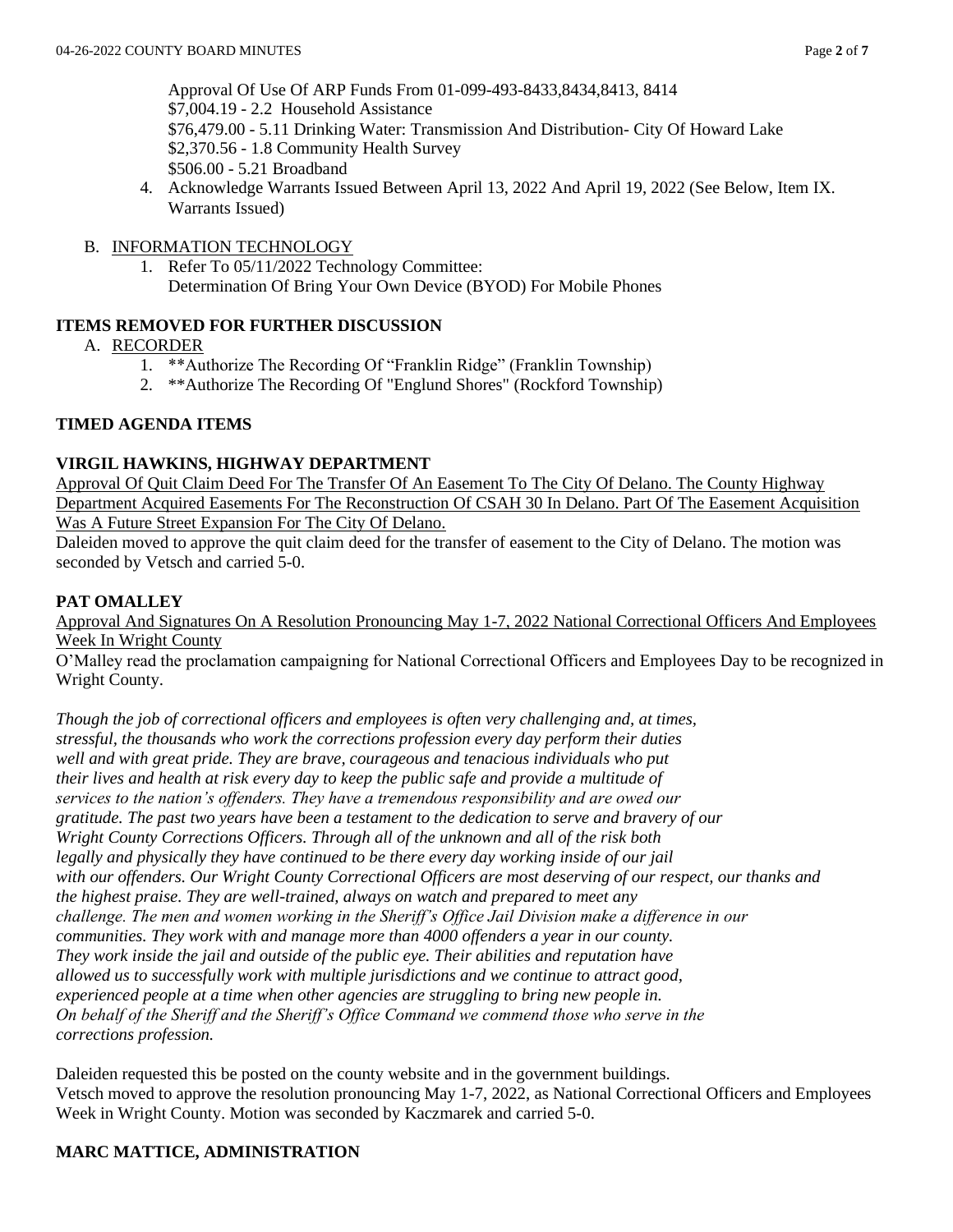#### **PUBLIC HEARING FOR TEMPORARY PLACEMENT OF A MOBLIE HOME FOR SUPPORTIVE CARE** Consider Approval Allowing Temporary Placement Of A Structure For Supportive Care At 9684 Iffert Avenue NE, Monticello, Minnesota

Husom opens floor at 9:20 a.m. Assistant County Administrator Marc Mattice informed the board that the home was provided, and resident was satisfied. There were no public comments on this matter. The public hearing was closed at 9:22 a.m.

Kaczmarek asked if there was a form sent to the townships to ask for feedback. Mattice replied that the ordinance only required notices be sent to residents within 500 feet of the temporary structure.

Vetsch moved to approve the temporary placement of a structure for supportive care at 9684 Iffert Avenue NE, Monticello. The motion was seconded by Daleiden and carried 5-0.

## **PUBLIC HEARING FOR COUNTY COMMISSIONER DISTRICTS**

Kelly gave background about the topic of redistricting as brought up during the previous public hearing. This public hearing would be a continuation of the previous public hearing for county commissioner districts from the County Board meeting on Tuesday April 19, 2022. County staff created two redistricting map options to consider. There needed to be a resolution adopted that day to abide by deadlines from the state.

Husom opened the public hearing at 9:31 a.m. As it stood, District 3 had Otsego and more than half of St. Michael and District 4 had Albertville, one precinct in St. Michael, Rockford, Rockford Township and Hanover. The discussion was to move Albertville into District 3 and the two precincts in St. Michael into District 4.

City Administrator and Public Works Director for the City of St. Michael Steve Bot said he was taken off guard and had not know there would be any proposed changes to the districts. He is disappointed that St. Michael was named 15 times in the prior discussion before the city was contacted. He emphasized that if he had known that those changes were being discussed he would have attended the last meeting. Ten years ago, there were eleven options presented, one of those being the option to move to seven districts. Out of those eleven options, St. Michael was going to be split in all options and Monticello and Otsego were one precinct and could not be split at the time. He came up with a third option where the districts in Albertville, St. Michael, Otsego, Hanover, and Monticello be the lowest numbers and push the higher numbers out west where there is less growth. St. Michael had projects coming up that needed neighboring cities' cooperation and a change may affect these things negatively, primarily transportation projects. He requested, on behalf of St. Michael, keep the districts the same.

Former Hennepin County Commissioner and Albertville resident Penny Steel expressed concerned about Map 1 due to personal experiences redistricting in Hennepin County in 2002. Parameters typically stay the same for redistricting, due to case law and staying consistent with districting plans. A few things she felt needed to be considered were equal population, no division of cities unless necessary and compactness. She does not see evidence of the Map 1 passing a compactness test which is one of the vehicles for court challenges for redistricting plans. Her concern was the lack of data regarding the compactness test and the splitting of St. Michael when it was not necessary. She referenced her experience in Hennepin County when Minneapolis had 3-4 board members causing the board to be held hostage. She was sensitive to making one city more important than the others in the county. She wanted to emphasize doing the right thing and it should not be about a commissioner being forced to run for election again. Another concern she expressed with Map 1 was the fact that District 3 was a high growth area, was more populated than the other areas and was only continuing to grow. She encouraged the Board to not adapt Map 1 because of the overpopulation that would continue to be an issue in the coming years, as well as the consideration of the division of St. Michael that was not necessary. She reiterated the importance of not thinking of the ease of rerunning as a redistricting consideration. She asked that the Board goes with Map 2.

Resident of Albertville Jeannie Holland believed that for Wright County it was important to review redistricting as the county will be stuck with the districts for the next 10 years. She said that St. Michael residents are surprised at how fast properties were being developed as well as the growth. As a resident of Albertville, she realized that Albertville is more aligned with Otsego than St. Michael. She also did not like the fact that one city had two commissioners and stated that it looked shady. She pointed out the good representation of citizens at the meeting, expressing her feeling that this was an issue for the public and their needs. She implored the Board to do its due diligence before this 10-year door closes.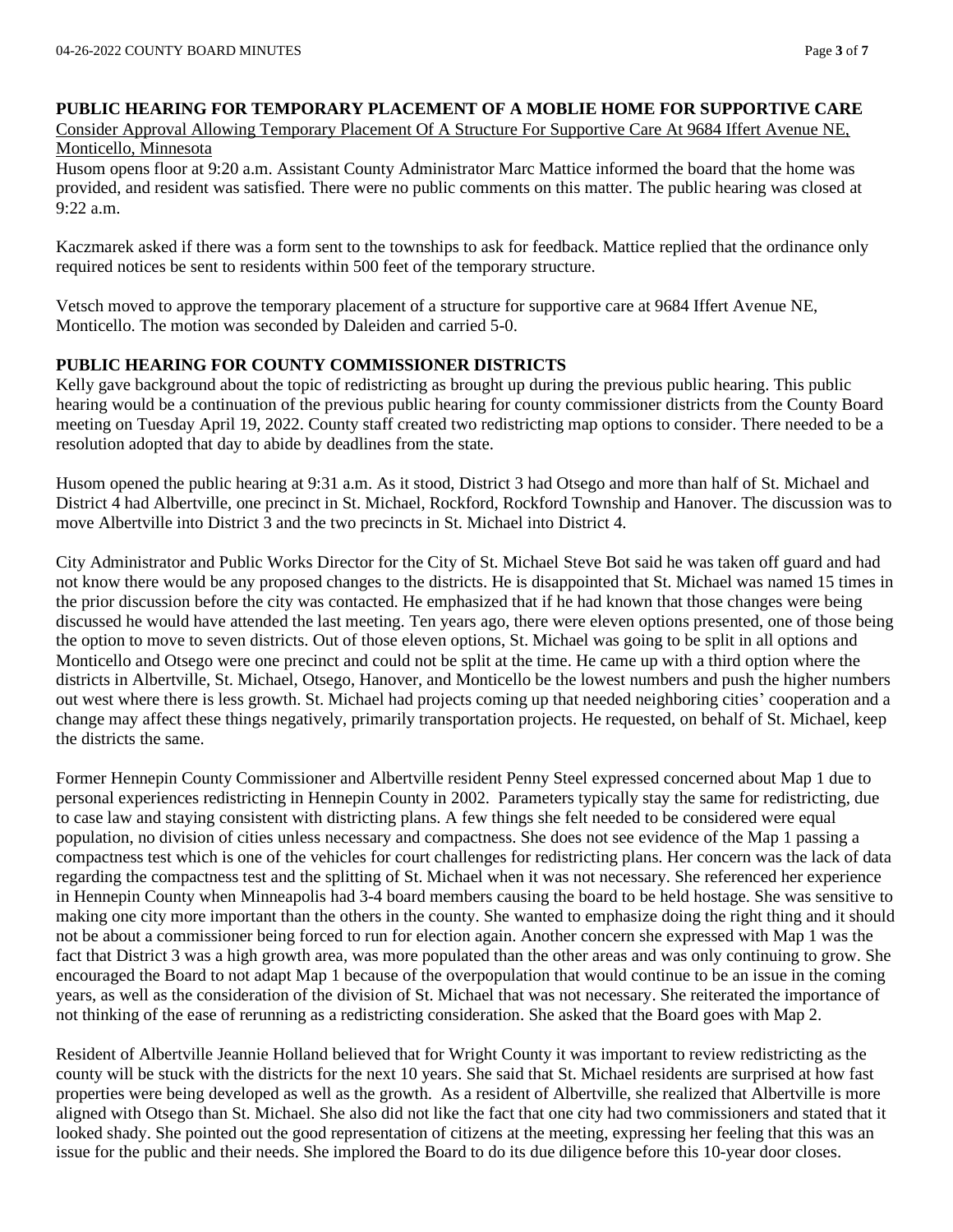Otsego resident Ed Kolenda noticed that Otsego was growing exponentially. He realized that, as his district and St. Michael continue grow at a rate faster than the rest of the county, they did not have equal representation. He believed they were more of a tax-generating community than other rural areas of the county. He promoted the redistricting in order to bring Albertville into Otsego as it would combine the cities together for more equal representation. This change would bring each district to around 28,500. In his view he saw that most government boards were reactive versus proactive and highlighted the fact that the Board had an opportunity to be proactive for the future growth.

Otsego resident Tom O'Neill voiced his specific concern regarding the amount of growth in Otsego. He referenced how the state allocated the number of constituents per House of Representatives seat and how it was strictly regulated. If the amount of growth he noticed was correct, the County had the potential to see a 10 percent growth in representation in the following 10 years. He emphasized that his biggest concern was that each constituent had the same amount of representation.

Monticello resident Stacy Braun was strongly in favor of redistricting. He thought the County needed to be forward thinking. The districts had worked for the last 10 years, but there needed to be consideration for the following 10 years. Otsego and Albertville are more aligned with shared services, including a Fire Chief. There was potential for those services to change and that was why he wanted the Board to be forward thinking and consider where the County will be in 10 years.

Albertville Mayor Jillian Hendrickson, speaking as an Albertville resident, requested that politics be kept out of the conversation and that the Board do what was best for the best representation for the population of the county.

Otsego resident Tom Darkenwald stated the next 10 years could have a big impact on many communities within the County. He learned about the potential change the week prior. 10 years ago, the commissioners were forced to redistrict based on the 10 Percent Rule. At that time there was a lot of public interaction about this change, and they were able to have that public conversation. He emphasized the importance of public discourse when discussing redistricting. Otsego was told by Daleiden in October 2021 that there would be no redistricting and the City of Otsego made decisions based on that assumption. Relationships had been built with other surrounding communities and they want these relationships to continue. Without the ability to have had an all-encompassing public conversation about redistricting, he encouraged the board to go with Map 1.

Otsego City Counsel Member Tina Goede, speaking as an Otsego resident, talked about the importance of doing the right thing for the cities that surround Wright County, for the County's growth and for the importance of being proactive and not reactive. She appreciated that Map 2 showed where all the districts align and thought they were more succinct and made more sense. She emphasized that politics needed to be set aside to do what was right for the community. She advocated for moving forward with Map 2.

### Husom closed the public hearing at 9:57.

Husom referenced when the Board discussed redistricting in August 2021 and pointed out that the districts did fall within the 10 percent. Because of that they did not look at redistricting in August 2021. She did however notice the disparity between District 4 which had 26,000 people and District 3 which had 30,000. With 17 cities and 18 townships, she does not think it is fair that the way these are split up. She understood that it was not about individuals, but rather what is best for the County. Last year the Board had numbers from Census that showed the growing imbalance in the county. There were at least 500 more people in St. Michael and 800 more people in Otsego added in 2021. She spoke with a former commissioner about how tough it was to decide how to divide up these districts with 10 different options and the option for seven districts at the time. She knew that cities in the eastern part of the county have good relationships with each other, particularly St. Michael and Otsego. She also noted that it needs to be considered that Albertville did not have much more room to grow.

Daleiden addressed the public concern regarding the last-minute nature of this discussion. He thought this was concerning because all the public would not get a chance to have their voices heard. He acknowledged that the Board have heard from a few members of the community, but not everyone and not even the majority. Husom had reached out to her cities and townships, and she had not received any comments back. However, she understood that this may have been because as it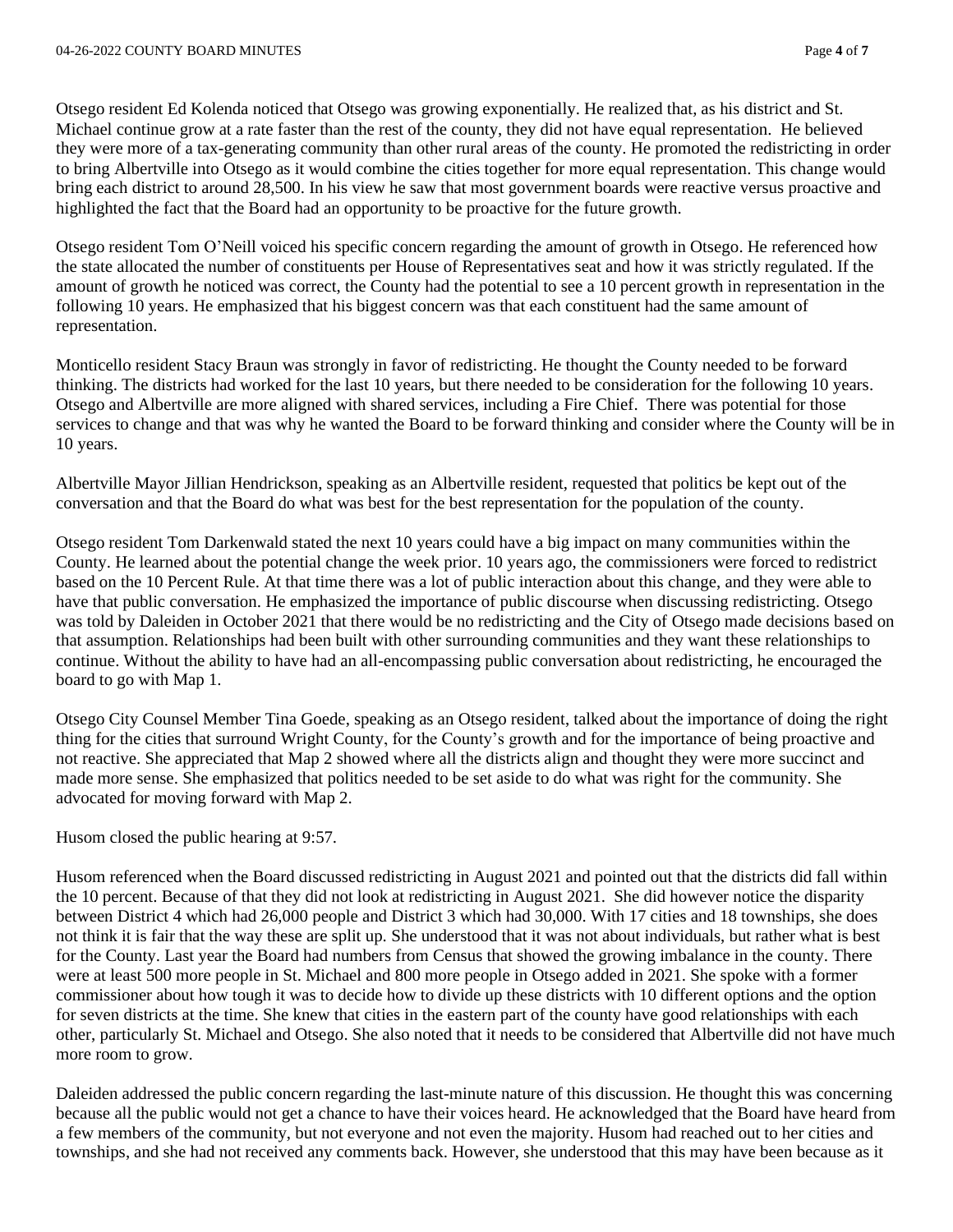#### 04-26-2022 COUNTY BOARD MINUTES Page **5** of **7**

did not directly affect her cities and townships. She thought that having two commissioners representing one city was unfair and emphasized the goal of keeping cities together. Wetter expressed her concern about the redistricting being brought to the Board as a problem at the last minute. She pointed out that it was only the activists who were being heard and not the general public. She explained that when talking to the Mayor of Hanover Chris Kauffman, he had not heard about redistricting being a conversation. She said Kauffman added that he could not speak for the Hanover City Council but that he was against redistricting. Wetter added that her husband had spoken with neighbors in Rockford Township, and they had not heard anything about redistricting and would also be against it. It would not be fair to make this decision last minute without the ability to notify everyone and receive input from rest of the county citizens. She did not think there would be anything gained by changing the map. Husom said the only thing that would bother her would be that Wetter would have to run again. However, she proposed that if Map 2 was approved, Wetter's seat would be a four-year seat so she wouldn't have to run again in two years. If District 4 were part of the election this year and not part of the following election period. She added that when looking at the numbers, it should have been considered when this conversation first came up.

Wetter pointed out the numbers had already changed from the 2020 Census. Vetsch expressed that he understood that an exercise that happens every 10 years can cause issues and it becomes easy to be complacent because it is such an arduous task. He recognized that the Board probably waited too long to have this public hearing, but that redistricting is a function of equality and that was why they were forced act then. It would have been foolish not to take into consideration the issues from the past like Buffalo having three commissioners from 2002 to 2012 or the population disparity. District 3 will be heavily overpopulated, based on the demographics, if nothing was changed. He pointed out that the one switch would help substantially as Albertville was already mostly built up. Even though conversation should have been started months prior, population comparison and equality are important and as the Board has the opportunity, it should take it. He had spoken with people from his district and, although they would not be affected directly by a redistricting change, they still wanted to see equality between the districts. He stated that moving forward with Map 2 made a lot of sense. He understood Wetter's frustration having to re-run and echoed Husom's intention to move the election period to a four-year seat.

Husom clarified that Districts 1 and 3 had a two-year election term in 2012and Districts 2, 4 and 5 were staggered at a four-year term. Daleiden requested to hear from legal regarding this desire to move an election term. Assistant County Attorney Greg Kryzer explained that the statute required staggered terms and this change would still fall within these legal parameters. Husom said she had put a lot of thought and research into this in the past week and thought Map 2 made the most sense when considering Otsego and St. Michael and their growth potential. She noted the 47 percent growth from the previous 10 years in Otsego. Wetter pointed out that that is why 10 years ago a seven-member board was suggested.

Kaczmarek did research this past week and the topic of cost was brought to his attention. He wanted to clarify that \$1,500 is the additional cost for this redistricting proposal. He added that the Board legally followed the timeline for public hearings and the opportunity was given for two public hearings. There was no obligation to spread the word or have a conversation another way. He emphasized the importance of having someone keep an eye on the board meetings because this was where changes and updates were advertised. No one was talking about redistricting in District 5 and deferred to the individuals that showed up to speak and his fellow commissioners. He addressed that no one likes to re-run, but sometimes it is necessary and added that it is a personal choice to do so. Husom asked for any other comments and noted that this is one of the most impactful decisions they would make as a Board because that it only comes up every 10 years. Kryzer clarified that the Board did need to make and adopt a motion that day.

Daleiden moved to adopt Map 1. The motion was seconded by Wetter and failed 3-2. Kaczmarek, Husom, and Vetsch voted against adopting Map 1.

Vetsch moved to adopt Map 2 and to modify the election terms of the District 4 seat. The gavel was passed to Vetsch, and the motion was seconded by Husom. The motion carried 3-2. Wetter and Daleiden voted against adoption Map 2.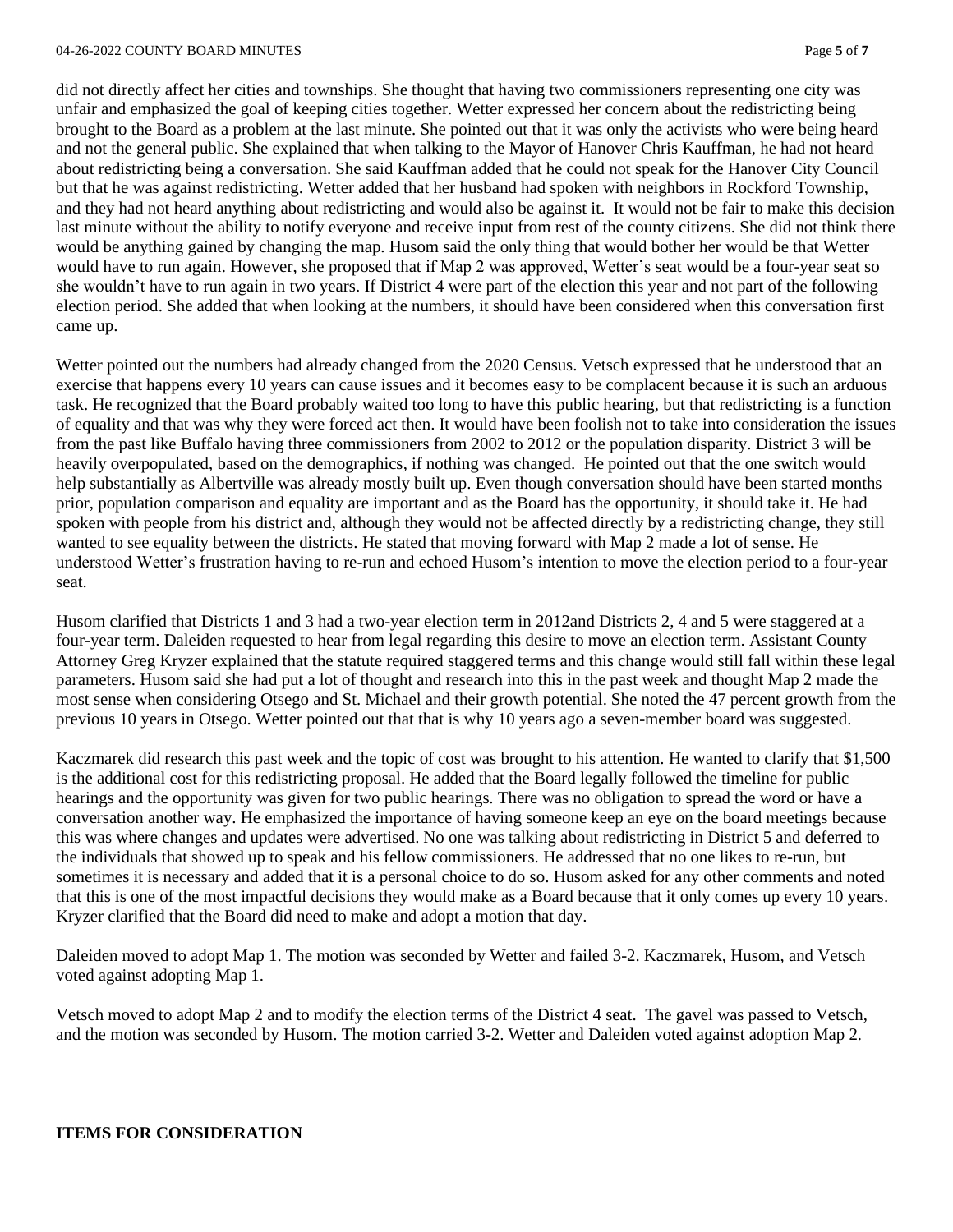## **ADMINISTRATION**

Adopt Resolution Proclaiming April 26 County Government Appreciation Day Kelly thought it was appropriate to send out an appreciation email county-wide and adopt a resolution to correspond with what the governor has declared as a proclamation.

Husom read the Proclamation:

*WHEREAS: Minnesota's 87 counties employ over 36,000 people to provide essential services to create healthy, safe, and vibrant communities; and*

*WHEREAS: The work of county employees is fundamental, whether it's a newborn well-check by a public health nurse, a passport renewal, or voter registration and ballot processing; and WHEREAS: Through their commitment to public service, county employees dedicate their time, skills, and expertise for the benefit of their neighbors, at times risking their personal safety to coordinate emergency management or manage justice and public safety systems; and WHEREAS: The vital work that counties do promotes healthy communities, fosters conditions for*

*economic growth, strengthens infrastructure, and improves residents' quality of life. NOW, THEREFORE, I, TIM WALZ, Governor of Minnesota, do hereby proclaim Tuesday, April26, 2022 as Government Appreciation Day.*

Commissioner Vetsch moved to approve Tuesday April 26, 2022, as Government Appreciation Day in Wright County. The motion was seconded by Wetter and carrier 5-0.

Adopt Resolution Establishing The Official Posting Location

Kelly talked about the importance of designating a public posting location for county board and for other individuals and groups who meet on behalf of the county.

Kaczmarek was concerned about the government buildings not having address numbers on them. He noted that this may cause confusion and that he had talked to County Risk Manager Tim Dahl about these being added to the outside of the building. Daleiden added that there had been issues with mail being retuned. Finance Director Lindsey Meyer explained she had reached out to the national and local post office departments to be sure this issue would be fixed. She also spoke to Buffalo's postmaster, and he is going to speak with the other postal workers in the area to make sure this is corrected. The issue stemmed from a glitch in the Post Office's system and had nothing to do with how the County's change of address form was filled out by employees. Kaczmarek asked if there would be penalties assessed to taxpayers. Meyer explained that the deadline would be May 15, allowing for more time and the ability to take advantage of the other payment options. She needed to check in this week with the Post Office to see if the issue had been resolved.

Vetsch moved to establish 3650 Braddock Avenue NE as the official meeting place and posting location of Wright County. The motion was seconded by Daleiden and carried 5-0.

# **COUNTY COMMISSIONERS:**

### \*Discuss The Schoolhouse Roof At The Fairgrounds

Wetter heard that insurance money had been received for roof damages at the County Fair. The Fair Board could not decide if some money could be released to the County Board so the school roof can be replaced at the fairgrounds. She requested that a portion or most of the money could be released to begin the roof repairs so it could be finished before the fair. Kelly wanted to check on the amount needed, and he wanted to meet with the Fair Board as well. Because of the lack of information at that time, he suggested the Board revisit this issue later. Vetsch added that there are still a lot of unknowns and agreed that these discussions needed to be moved to a later date. Husom suggested this be discussed at a Committee of the Whole or a Workshop. Kaczmarek said there was another scheduled discussion for the fairgrounds and suggested this discussion be added to that portion of the agenda. Kelly confirmed he would find a later date to schedule this discussion but understood the time sensitive nature of the topic as the County Fair would be quickly approaching.